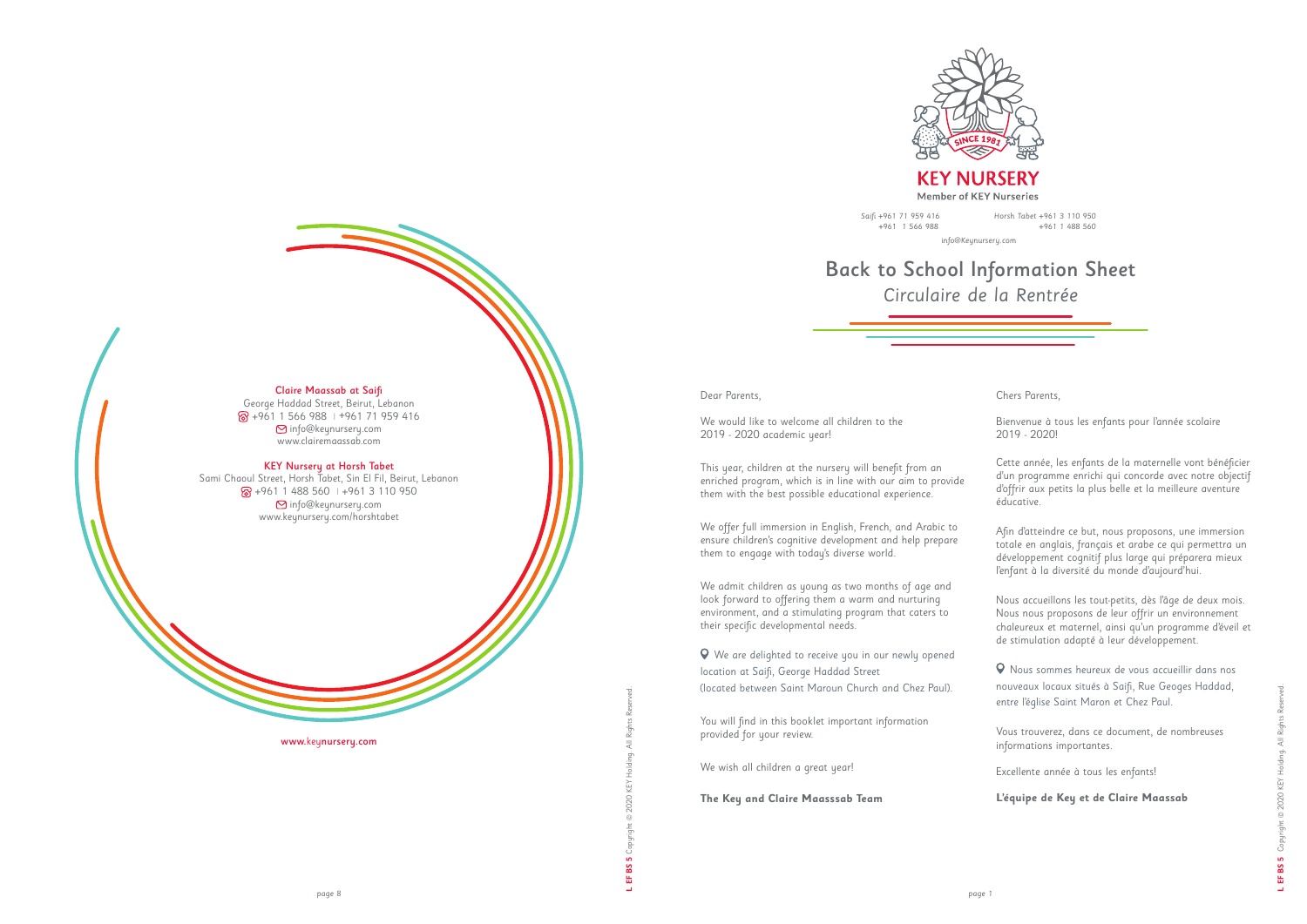# BACK-TO-SCHOOL SCHEDULE

• Wednesday October 2nd: KK3 from 8:30 a.m. to  $11.00 cm$ 

Tuesday, October 1st: KEY1, KK1 from 8:30 a.m. to 2:30 p.m.

# Returning Students

• Wednesday October 2nd: KK2 from 8:30 a.m. to 10:30 a.m.

#### New Students

• Thursday October 3rd: KK3 from 9:00 a.m. to 10:30 a.m.

• Friday October 4th: KK2 from 9:00 a.m. to 10:30 a.m.

# RENTRÉE DES CLASSES

Mardi 1er Octobre: KEY1, KK1 8h30 à 14h30

# Anciens élèves

- Mercredi 2 Octobre: KK2 8h30 à 10h30
- Mercredi 2 Octobre: KK3 8h30 à 11h00

# Nouveaux élèves

- Jeudi 3 Octobre: KK3 9h00 à 10h30
- Vendredi 4 Octobre: KK2 9h00 à 10h30

### ITEMS REQUIRED BEFORE SCHOOL STARTS

- 1 **|** Registration form filled out and signed
- 2 **|** 5 passport photos
- 3 **|** A photocopy of an identity document
- 4 **|** A photocopy of the vaccination booklet
- 5 **|** Medical form filled out and signed by the child's pediatrician
- 6 **|** Emergency authorization form filled out and signed
- 7 **|** Change of clothes
- 8 **|** Diapers
- 9 **|** Hairbrush

# TIPS FOR A SUCCESSFUL SCHOOL INTEGRATION **EXPERIENCE**

# A FOURNIR AVANT LA RENTRÉE SCOLAIRE

- 1 **|** La fiche d'inscription complétée et signée
- 2 **|** 5 photos passeport
- 3 **|** La photocopie d'un papier d'identité
- 4 **|** La photocopie de la page des vaccins
- 5 **|** La fiche médicale complétée et signée par le pédiatre  *6* **|** La fiche d'autorisation en cas d'urgence complétée et signée
- 7 **|** Des habits de rechange
- 8 **|** Des couches
- 9 **|** Une brosse à cheveux

# GOÛTER / DÉJEUNER

Le goûter ainsi que le déjeuner seront préparés par l'école. Le menu vous sera distribué au début de chaque mois.

Dans un souci de santé et de sécurité, nous vous demandons de ne pas envoyer de friandises.

# SNACKS / LUNCH

Our nursery provides its children with snacks and lunch. We will provide you with a monthly menu at the start of each month.

For the health and safety of the children, we kindly request that you avoid packing sweets.

- If the child cries when you drop them off at the nursery, it is likely that they think you are going to leave and never return. The best way to alleviate their stress is to:
	- Never lie about when you will return to pick them up.
	- Explain to them that you are going to work or running errands and that you are returning for them later.
	- Avoid letting them sense your anxiety and help them understand that attending school is a natural part of life.
- It is normal for the child to cry when you leave the nursery. With the child's best interest in mind, we ask you to follow the below instructions and to trust our team:
	- When you drop the child off to their classroom, simply say goodbye and leave. Please avoid looking back or trying to reason with them. We understand that this will not be easy, but this is the most beneficial approach.
	- By being strong, you demonstrate that they have nothing to fear and that you will return soon.

Avoid looking through the window as they can see you and may begin crying again.

Give them a reassuring safe object such as a stuffed animal, book, or cassette, and ask them to take good care of it. Please make sure it is labeled with the child*'*s full name.



# QUELQUES CONSEILS POUR UNE BONNE RENTRÉE

• L'enfant pleure quand vous l'accompagnez à la maternelle parce qu'il croit que vous allez partir pour ne plus revenir. Afin de soulager son anxiété:

Ne lui mentez jamais à ce propos.

Il est important que l'enfant sache que vous allez au travail ou faire des courses et que vous allez le récupérer plus tard.

Ne lui transmettez pas votre angoisse. Parlez-lui simplement de l'école comme d'une chose naturelle.

• Il est normal que l'enfant pleure lorsque vous allez le quitter. Dans son intérêt nous vous demandons de respecter les consignes et de faire confiance à notre équipe:

Lorsque vous allez laisser l'enfant en classe, dites-lui simplement au revoir, à toute à l'heure… et quittez. Ceci n'est certainement pas facile, mais pour son bien, ne vous retournez pas, n'essayez pas de le raisonner, cela n'arrêtera pas ses pleurs, au contraire.

En étant forte, vous lui montrez qu'il n'a rien à craindre et que vous reviendrez bientôt.

Ne regardez jamais à travers la fenêtre, il peut vous voir et se mettre à pleurer de plus belle.

Vous pouvez lui donner un objet sécurisant et non dangereux (doudou, livre, cassette…) en lui suggérant de bien s'en occuper. Nous vous prions de marquer le nom de l'enfant dessus.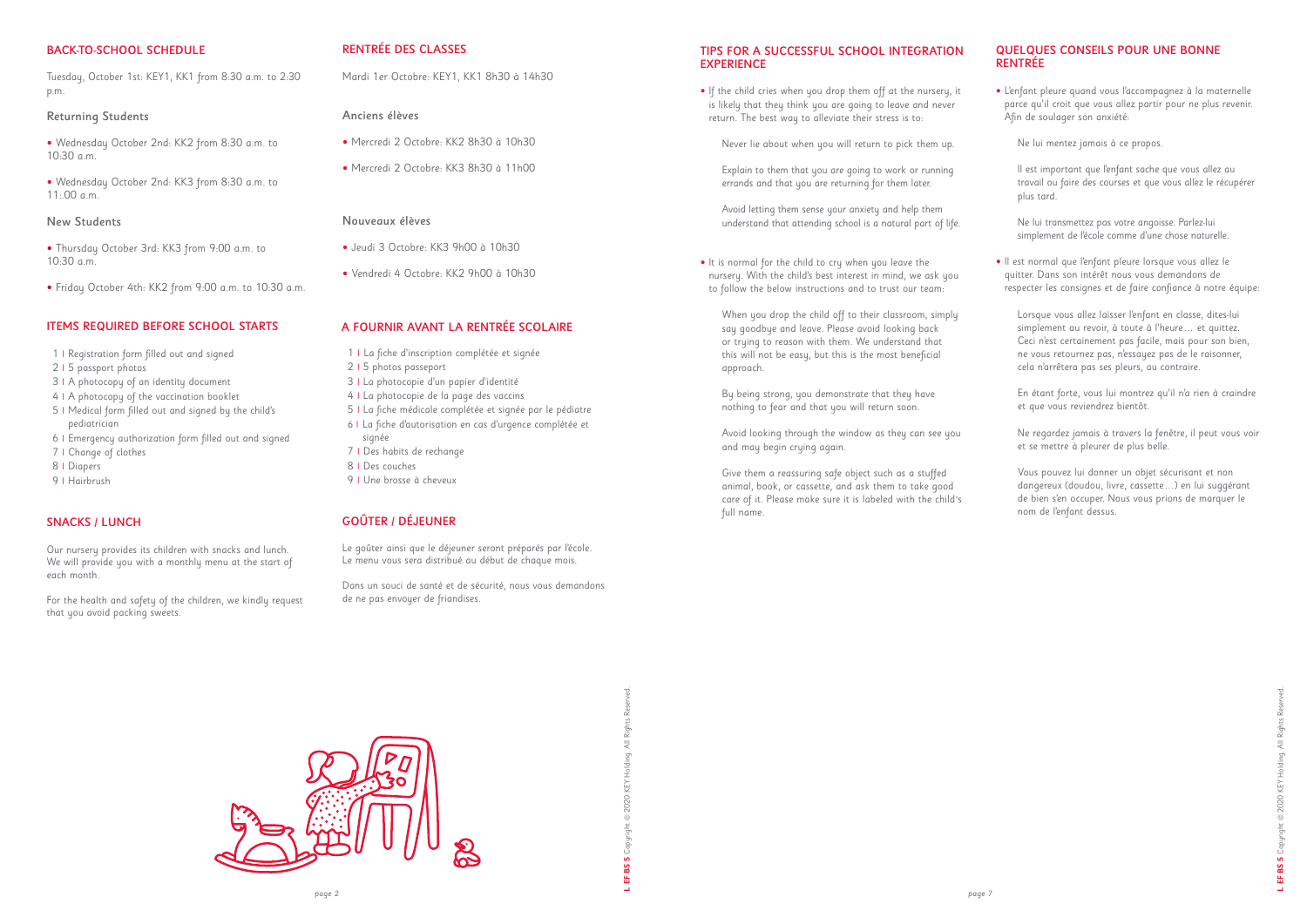# CHILD DROP OFF AND PICK UP FROM SCHOOL

In order to ensure the smooth operation of the nursery, parents may accompany their children to school until:

- 8:30 a.m. for KEY 1 and KEY 2 (Petite Section)
- 8:45 am for Kinder KEY 1, Kinder KEY 2, and Kinder KEY 3 (Pouponnière, Maternelle, and Toute Petite Section)

After this time, parents are requested to entrust their children with the responsible personnel at the nursery reception that will then accompany them. Parents are welcome to communicate to the receptionist any messages to the respective teacher if necessary.

In exceptional circumstances when the child is being picked up by a person other than someone who has been officially designated, you must inform the nursery either by a signed note or via telephone.

In case you would like to arrange a meeting with the nursery staff, please contact the nursery reception and it can be scheduled at the earliest.

# ACCOMPAGNEMENT ET RÉCUPÉRATION

Pour le bon fonctionnement de l'école, les parents peuvent accompagner leurs enfants en classe jusqu'à:

- 8h30 pour les classes KEY 1 (Petite Section)
- 8h45 pour les classes Kinder KEY 1, Kinder KEY 2 et Kinder KEY 3 (Pouponnière, Maternelle et Toute Petite Section)

Passé ce délai les parents sont priés de confier leurs enfants à la porte à la personne responsable de l'accueil qui les prendra en charge. Celle-ci pourra aussi transmettre d'éventuels messages à l'éducatrice.

Si exceptionnellement, un enfant doit être récupéré de l'école par une personne inconnue de nous, nous vous demandons de nous prévenir soit par un petit mot signé, soit par téléphone.

Pour obtenir un entretien, il suffit de téléphoner à l'école et un rendez-vous sera arrangé au plus tôt.

# INTERNET ET COMMUNICATION

- $\bullet$  Bih<sup>\*</sup>
- Plastic cup\*
- Baby bottle (if necessary)\*
- Pacifier (if necessary)\*
- Milk powder (if necessary)

- Medication of any kind (they are to be put in a separate bag and handed to a responsible adult)
- Small candies

Vous pouvez consulter notre site internet à tout moment, pour retrouver des photos des enfants durant leur matinée de classe, pour voir quelques-uns de leurs travaux ainsi que plusieurs détails concernant la maternelle.

Notre site internet

#### **www.keynursery.com**

Vous pouvez nous joindre par courriel à l'adresse suivante:

#### **info@keynursery.com**

Pour plus de nouvelles et photos actualisées, nous vous invitons à visiter nos pages pages sur les résaux sociaux



Une application sera à votre disposition dès la rentrée pour que vous puissiez suivre le déroulement de la journé de votre enfant.

# INTERNET AND COMMUNICATION

We welcome you to visit our website to view a selection of posted pictures of the children during class as well as their school worked. In addition, you can learn more about our nursery and read about our news and announcements.

Website

**www.keynursery.com** 

We are reachable via email at:

#### **info@keynursery.com**

Please feel free to follow our social media pages

A phone app will be available at the beginning of the academic year, allowing you to follow up daily on your child. **L EF BS 5** Copyright © 2020 KEY Holding. All Rights Reserved.

SS<sub>1</sub>

啬

# LE SAC DE GOÛTER

### A mettre dans le sac de goûter (sac fourni par l'école):

- Bavoir\*
- Gobelet en plastique rigide\*
- Biberon (au besoin)\*
- Tétine (au besoin)\*
- Lait en poudre (au besoin)
- \* Ces objets seront lavés quotidienement à la maison.

#### Ne jamais mettre dans le sac de goûter:

- Médicaments de n'importe quel genre (les médicaments seront mis dans un sac séparé et remis à un adulte responsable)
- Petits bonbons

#### SCHOOL BAG

Items to be packed in the school bag (school bag provided by the nursery):

\* Please note that these objects are expected to be washed daily at home.

#### Items not to be packed in the school bag:

# HABITS ET OBJETS FOURNIS PAR LES PARENTS

Tout cardigan, pull, bonnet, … devrait être marqué au nom de l'enfant en toutes lettres avant la rentrée scolaire.

Pour les enfants qui ne sont pas encore propres, nous vous demandons de nous envoyer dans un sac marqué au nom de l'enfant:

- 1 **|** des couches
- 2 **|** 2 culottes
- 3 **|** 2 flanelles
- 4 **|** 2 paires de chaussettes
- 5 **|** pantalon ou jupe
- 6 **|** 1 tee-shirt ou sweat-shirt
- 7 **|** crème (au besoin)

Nous vous demandons de bien vouloir nous envoyer une brosse à cheveux marquée au nom de l'enfant. Cette brosse restera à l'école et vous sera rendue à la fin de l'année scolaire.

### Objets non permis à l'école:

- Bijoux (bracelets, bagues…)
- *Outils pointus*
- *Jeux dangereux*
- *Argent*
- *Boucles de cheveux*

### CLOTHING AND ITEMS TO BE PROVIDED BY THE PARENTS

Each cardigan, sweater, hat, etc. should be marked with the child*'*s full name before it is sent to school.

If the child is not potty trained, s/he must come equipped to the nursery with the following items, below, which should be packed in a bag marked with their full name:

- 1 **|** diapers
- 2 **|** 2 pairs of underwear
- 3 **|** 2 undershirts
- 4 **|** 2 pairs of socks
- 5 **|** 1 pair of pants or 1 skirt
- 6 **|** 1 t-shirt or 1 sweatshirt
- 7 **|** diaper cream (if necessary)

Each child must have a hairbrush that stays at the nursery for the academic year. The brush should be labeled with the child's full name.

#### Items prohibited at the nursery:

- Jewelry (bracelets, rings, and necklaces)
- Sharp items
- Dangerous games
- Money

• Hair clips